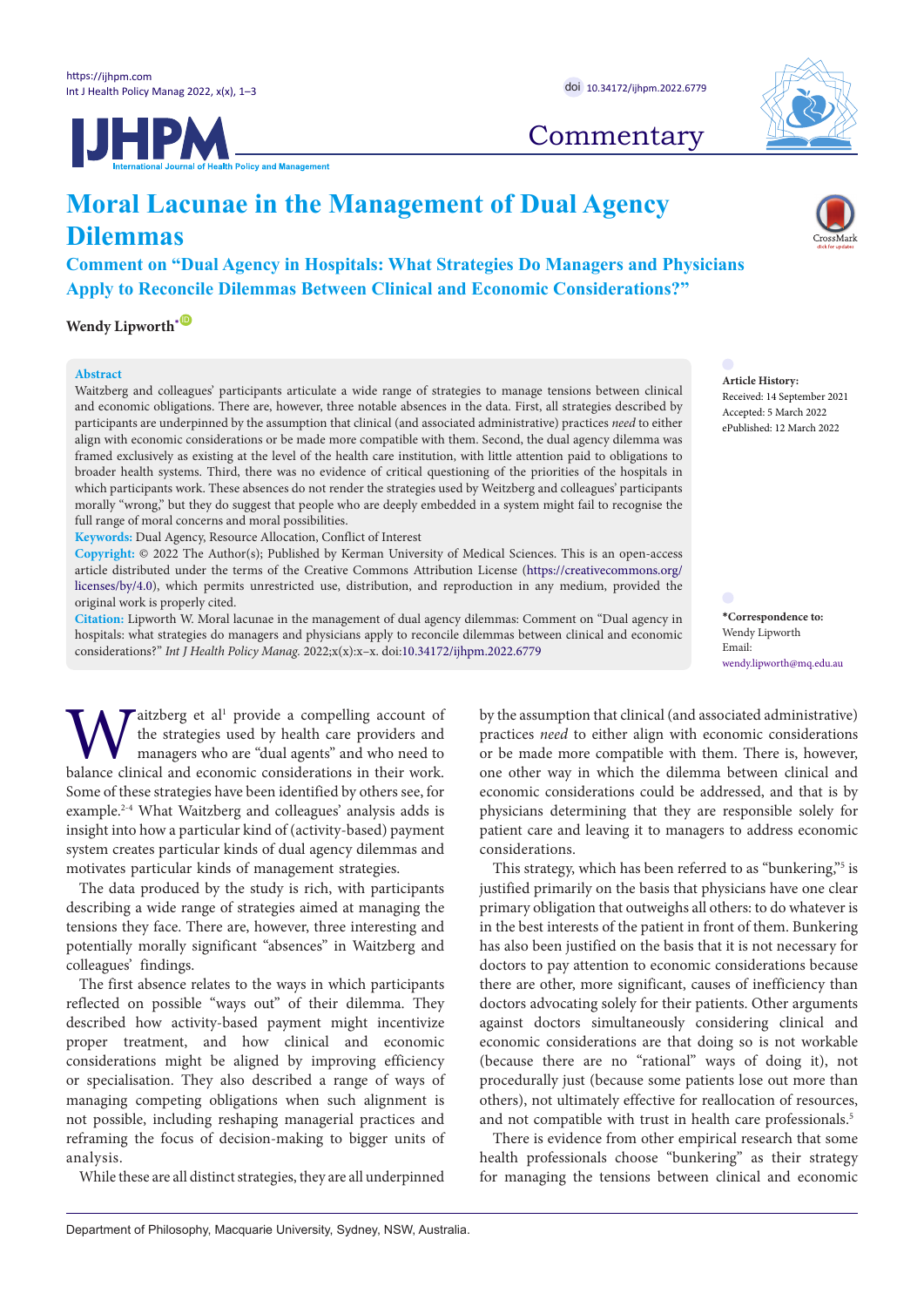imperatives. In an interview study exploring Australian physicians' prescribing of high-cost cancer medicines,<sup>6,7</sup> for example, some participants argued that (unpublished data):

*"Individual doctors cannot provide the checkpoints…. as doctors we need to be advocating the best we can for the patient who is in front of you."*

To argue for the primacy of the patient is not to say that health professionals should have no concern for other goods, but rather that they should be clear about what "hat" they are wearing at any given time. For example, a doctor might advocate solely for his or her patients when in a clinical setting, but also sit on a hospital resource allocation or formulary committee, or at least participate in gathering data to support such processes. The decisions made by these committees might constrain subsequent practice (by, for example, excluding particular medicines from a hospital formulary) but the doctor is free to offer whatever is best for his or her patients within these constraints.

This approach (which is sometimes referred to as "role morality") is not without its challenges—for example physicians participating in macroallocation processes might have difficulty setting aside their desire to advocate for their own patients, or have concerns about the justice of the processes in which they are participating.<sup>8</sup> But the advantage of role morality over strict bunkering is that a degree of social solidarity is maintained, while also resolving the clinician's dilemma at the bedside.

Waitzberg and colleagues' participants alluded to role morality in their descriptions of planning ahead**,** developing tools for decision-making and making use of multidisciplinary decision-making. But even here, the purpose was not explicitly so that professionals could assume a singular, clinically focused, role at other times. In other words, there was no direct reference to role morality in these participants' accounts.

The absence in Waitzberg and colleagues' study of bunkering and role morality could have been because the study was premised on the assumption that professionals working in hospitals experience dilemmas and have to manage them on a day-to-day basis. This could have affected the ways in which questions were constructed and obscured other strategies for managing dual agency. But given the prominence of these strategies in ethical debates about the management of dual agency, it is somewhat surprising that they did not emerge (even if only to be rejected).

Another noteworthy absence in Weitzberg and colleagues' results is that little attention is paid, either in the framing of the article or by those interviewed, to the obligations that doctors (and, indeed hospitals) might have to the broader health systems in which they are embedded. In this regard, it is noteworthy that several of the strategies described by participants, such as transferring patients to other parts of the health system or adjusting coding to improve reimbursement, could have adverse impacts on the broader health system. While it was acknowledged that these strategies could impact negatively o*n patients*, their effects on the health system as a whole did not seem to be a significant consideration.

In contrast, in the study of cancer physicians in Australia,

participants were acutely aware of their responsibilities to the health system (unpublished data):

*"We've got a responsibility to the broader community to spend the health dollar wisely."*

They saw themselves as being simultaneously clinicians and citizens (and taxpayers), and this is where their dilemmas lay;

"*I have a view as a hopefully educated citizen and a view as a clinician, and they're not necessarily concordant, because of the conflicting priorities that you have."*

Indeed, even those physicians in this study who advocated for "bunkering" did so in the knowledge that there would be society-based constraints on what they do, which would protect the broader health system:

"*Individual doctors cannot provide the checkpoints…. as doctors we need to be advocating the best we can for the patient who is in front of you…But overarching that there are some regulations you have to work within for the long term sustainability of Australia, and they are provided by the government."*

It might be the case that such concerns are unique to countries such as Australia, which have strong and highly valued public health care systems. But even in highly privatised systems, such as the United States, physicians are seen to have obligations to the health system as a whole. For example the American Board of Internal Medicine Foundation's "Medical Professionalism in the New Millenium: A Physician Charter" emphasises not only the "primacy of the patient" (noting that "market forces, societal pressures, and administrative exigencies must not compromise this principle") but also the need for social justice (noting that "[t]he medical profession must promote justice in the health care system, including in the fair distribution of resources").9

The absence of concern for health systems in Weitzberg and colleagues' article might be a result of the scope of the study and the ways in which questions were framed—however it is noteworthy that in the Australian study, societal issues were raised frequently and spontaneously, even when questions were not explicitly asked about them, for example:

*"[I]t's … my responsibility to be pushing back … as a taxpayer I feel very strongly that we have a responsibility to be advocating for the appropriate use of these innovative agents, particularly when they come at such a high cost..."*

The fact that these issues were not raised by Weitzberg and colleagues' participants could, therefore reflect a deprivileging of values such as solidarity—understood here as the act of publicly standing up to protect other patients from inequitable lack of access,10,11 which might be a function of working in largely privatised health systems. This is not to say that society should necessarily take precedence over individual patients (or hospitals), even though doing so might satisfy some accounts of justice,<sup>12</sup> but it does remind us that there are other values that need to at least be considered when thinking through dual agency dilemmas.

A third (and related) absence in Weitzberg and colleagues' results is that none of the participants interviewed questioned the values, motives or priorities of their institutions and, correspondingly, their obligations to these institutions While it is true that health professionals need their organisations